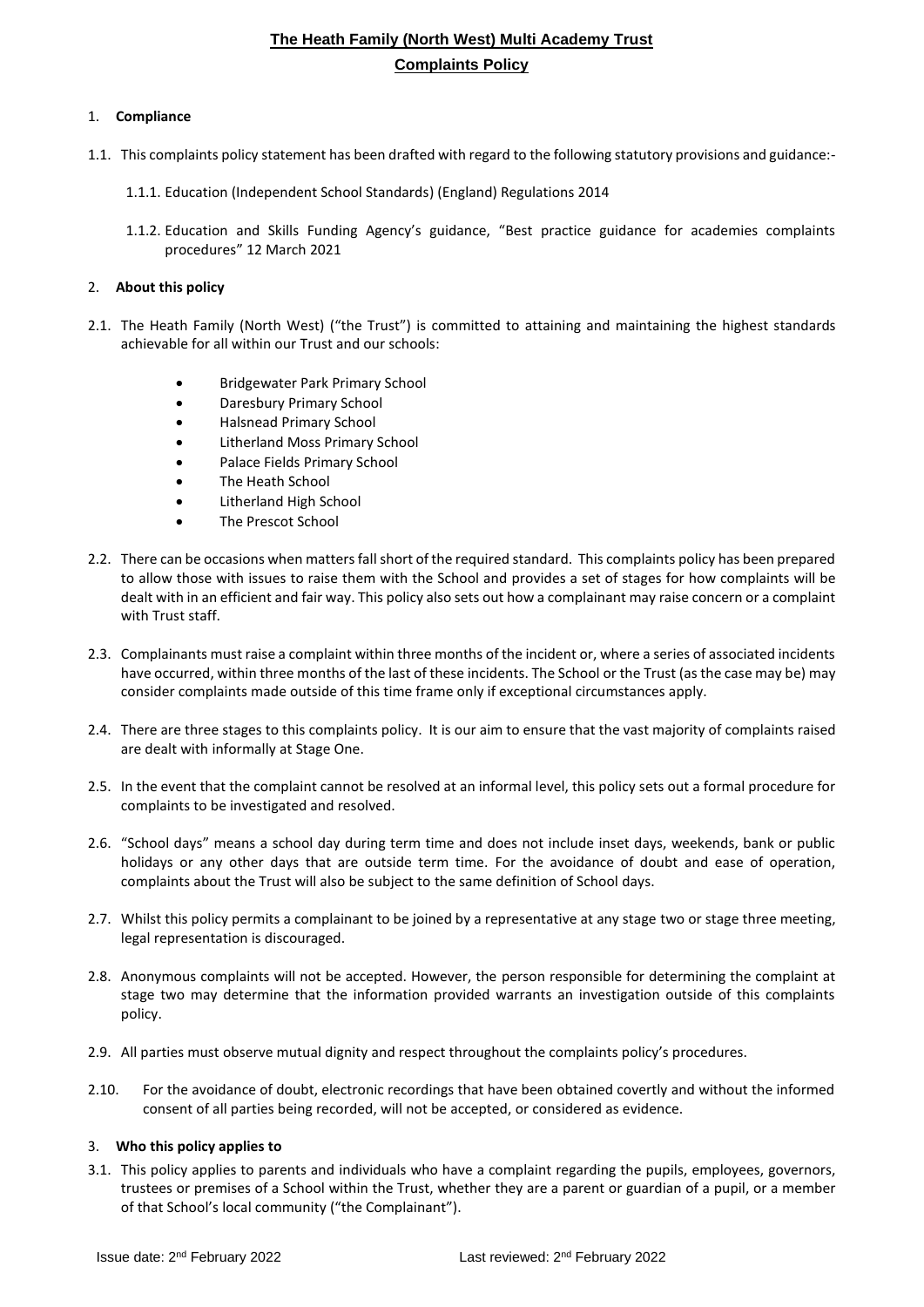- 3.2. This policy does not apply to complaints arising from:
	- 3.2.1. admissions;
	- 3.2.2. child protection and safeguarding investigations;
	- 3.2.3. exclusions;
	- 3.2.4. school re-organisation proposals;
	- 3.2.5. services provided by third party suppliers/contractors who may use the School's premises;
	- 3.2.6. employee grievances and disciplinary procedures;
	- 3.2.7. withdrawal from the curriculum;
	- 3.2.8. statutory assessment of special educational needs; and,
	- 3.2.9. whistleblowing.
- 3.3. We reserve the right to reject a vexatious complaint. Vexatious complaints may be characterised (but are not limited to) the following:
	- 3.3.1. complaints which are obsessive, persistent, harassing, prolific, repetitious;
	- 3.3.2. insistence upon pursuing unmeritorious complaints and/or unrealistic outcomes beyond all reason;
	- 3.3.3. insistence upon pursuing meritorious complaints in an unreasonable manner;
	- 3.3.4. complaints which are designed to cause disruption or annoyance; and/or
	- 3.3.5. demands for redress that lack any serious purpose or value.

#### 4. **Stage One – informal**

- 4.1. The Complainant should first approach the class teacher of the pupil concerned or alternatively another member of the School's employees or Trust personnel if the complaint is not School-specific ("Member of Staff"). If the Complainant is not a parent or guardian of a pupil, they should direct their complaint to the Principal/Head of School or the CEO of the Trust as applicable.
- 4.2. The Complainant may raise their complaint in person, by telephone or in writing.
- 4.3. The Complainant should be prepared to give details of the circumstances which have given rise to the complaint that they wish to raise and express how they would like the matter to be dealt with or how they see a resolution being achieved. It may be necessary to put these details in writing ("the Complaint").
- 4.4. There may be some occasions where the Complaint can be resolved on the spot. If that is achievable, details of the concern and the resolution will be recorded by the Member of Staff for monitoring purposes.
- 4.5. There may be some complaints which require further enquiries, with accounts being taken from other parties involved. The Member of Staff dealing with the Complaint at Stage One will make a record of the issues raised and will carry out those enquiries. The Member of Staff shall endeavour to conclude the enquiries within five School days from the date when the Complaint was made.
- 4.6. Once the enquiries have been concluded, the Member of Staff will contact the Complainant and provide:
	- 4.6.1. a summary of their understanding of the Complaint raised;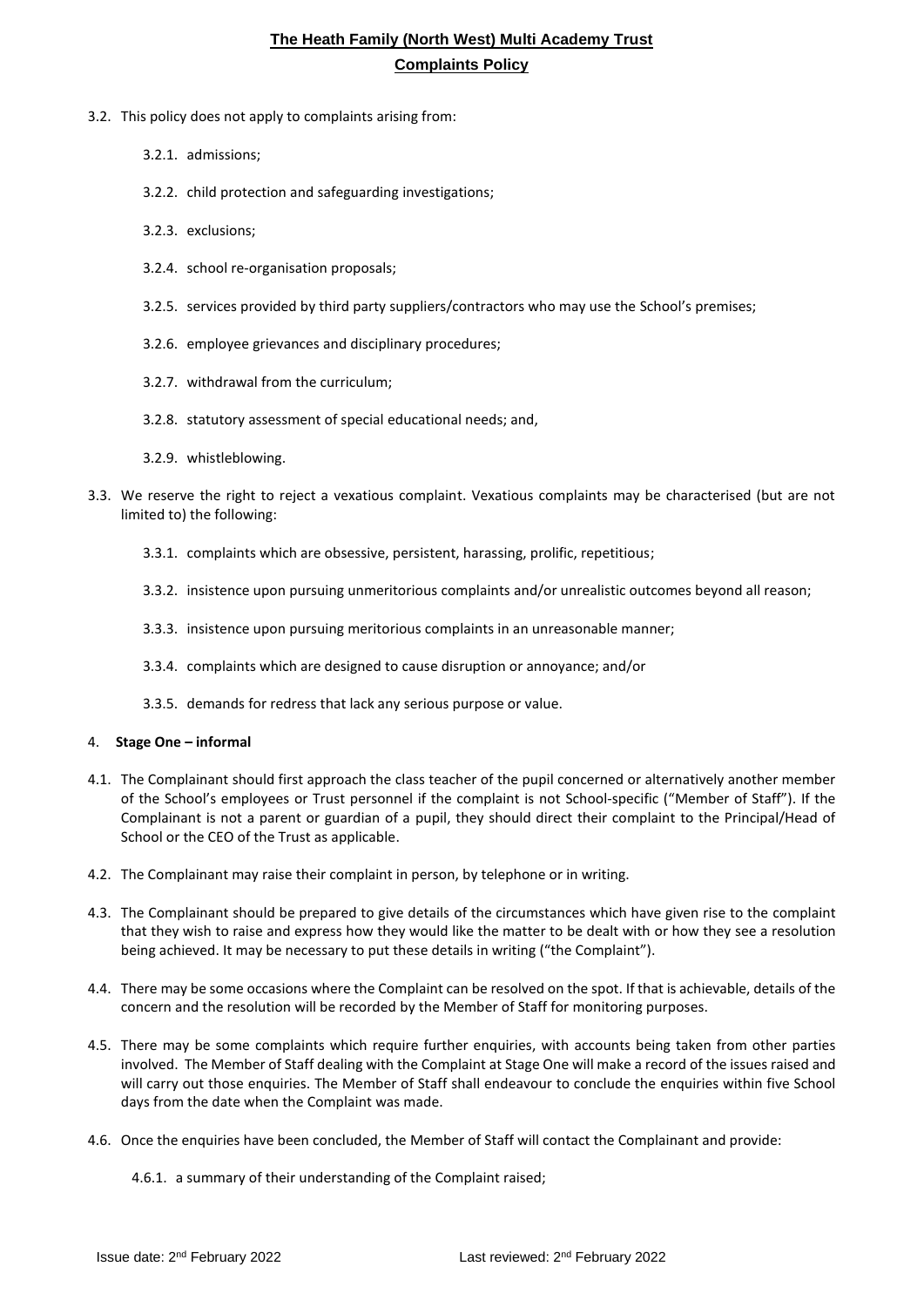- 4.6.2. a summary of the information which they have discovered as part of their Stage One enquiries (if required to be undertaken);
- 4.6.3. provide a response to the Complaint and an explanation as to how the response has been reached;
- 4.6.4. confirm whether any action is to be taken; and,
- 4.6.5. confirm that the matter will be logged and that a record will be retained to ensure that steps can be taken to avoid the issue arising again.

### 5. **Stage Two – formal complaint**

- 5.1. If the Complainant is not satisfied that the matter has been resolved at Stage One, they can progress their Complaint to the formal procedure under Stage Two ("Stage Two Complaint").
- 5.2. The Complainant will be required to complete the Stage Two Complaint form. A copy of the form is attached at appendix one of this policy. When the Complainant has raised an issue with completing the Stage Two Complaint Form then we will make reasonable adjustments if required under equality law.
- 5.3. The completed form should be addressed to the Principal/Head of School of the School. If the Complaint concerns the Principal/Head of School, the form should be addressed to the Chair of the Local Governing Body marked 'private and confidential'.
- 5.4. For Stage Two Complaints which relate to the Trust, the Stage Two Complaint Form should be directed to the CEO. In the event that the complaint is about the CEO the form should be addressed to the Chair of the Trust Board.
- 5.5. Complainants who fail to properly particularise a complaint may find their complaint rejected. We will invite complainants to address any lack of detail or information to allow for the complaint to be considered prior to making a decision to reject a complaint.
- 5.6. The Stage Two Complaint form will be acknowledged in writing within three School days.
- 5.7. The Letter of Acknowledgement will provide:
	- 5.7.1. the contact details of the person dealing with the Complaint at Stage Two; and,
	- 5.7.2. specify that the Complaint will be investigated within ten School days ("the Stage Two Investigation").
- 5.8. During the Stage Two Investigation, the Complainant is required to keep the details of the Complaint private and confidential. This is to enable a just and fair investigation to be undertaken. Any steps taken by the Complainant which do not preserve the confidentiality of the Complaint may undermine the efficiency and effectiveness of the Stage Two Investigation and could require separate action to be taken to address any such breach of confidentiality.
- 5.9. The applicable decision maker at Stage Two is entitled to delegate the Stage Two investigation to another senior Member of Staff or, if applicable, a Local Governor or a Trustee, so long as that individual has not been involved with the Complaint at Stage One or in any other way ("the Investigating Officer").
- 5.10. In the event that the Stage Two Complaint is about the Principal/Head of School, Executive Principal, Chair of the Local Governing Body, CEO or Chair of the Trust Board or if any of the aforementioned has dealt with the matter at Stage One, the Stage Two Complaint will be dealt with by another member of the School's senior management team, another member of the Local Governing Body or Trust Board, whichever is deemed to be more appropriate in the circumstances.
- 5.11. The Complainant may be invited to attend a meeting with the person appointed to deal with the Complaint at Stage Two to discuss the Stage Two Complaint ("Stage Two Meeting").
- 5.12. If deemed necessary to hold a Stage Two Meeting we will endeavour to arrange it within five School days.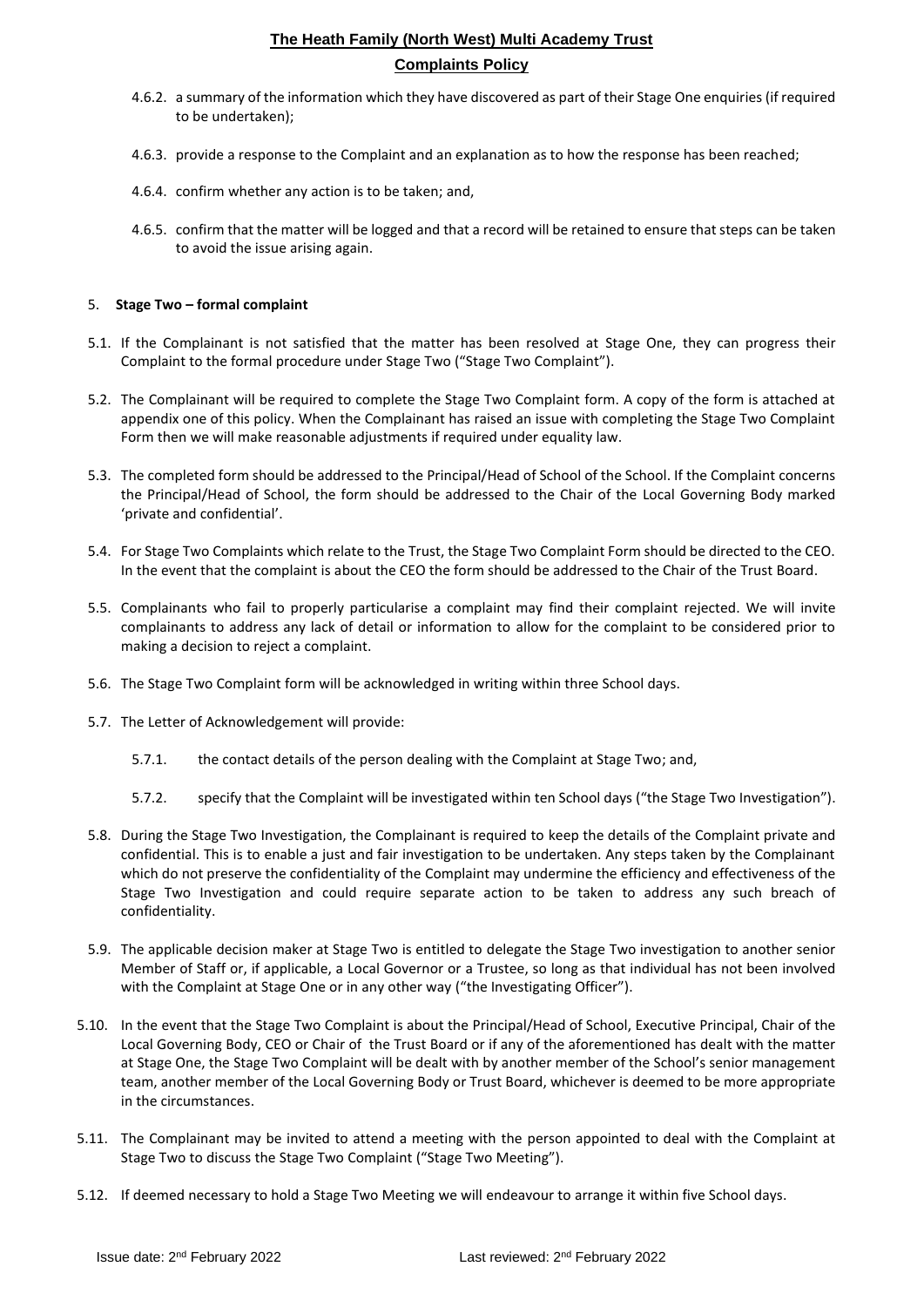- 5.13. The Complainant will be entitled to be accompanied at the Stage Two Meeting by one of the following:
	- 5.13.1. a relative;
	- 5.13.2. a friend; or,
	- 5.13.3. a representative.
- 5.14. At the conclusion of the Stage Two Investigation a decision regarding the Stage Two Complaint will be issued to the Complainant. The decision will be confirmed in writing. The outcome will be shared with all relevant parties.
- 5.15. If a Stage Two Meeting is held minutes will be taken by an appropriate person that we appoint.
	- 5.16. If further investigations are necessary and published timescales cannot be met, the Investigating Officer will:
		- 5.16.1. set new time limits; and
		- 5.16.2. send the Complainant details of the new deadline and explain the delay.
- 5.17. A record of the Stage Two Complaint, along with any documentation prepared during the Stage Two Investigation, and (if applicable) the Stage Two Meeting minutes, will be retained by the School or Trust team for six years (as applicable)**.**

#### 6. **Stage Three – Complaints Panel (parental/legal guardian complaints only)**

- 6.1. If the Complainant is not satisfied with the outcome at the conclusion of Stage Two, they may progress the Complaint to Stage Three ("the Stage Three Complaint").
- 6.2. The Complainant will be required to write to the Clerk of Local Governors or Clerk of the Trust Board, as applicable ("the Clerk") to request that the Complaint be dealt with at Stage Three (details for all schools and their key contacts are included within Appendix 2 of this document). The Complainant must set out why they are not satisfied with the outcome of the Stage Two Complaint and why they are seeking for the Complaint to be dealt with at Stage Three.
- 6.3. The Stage Three Complaint will be considered by a complaints panel ("the Panel").
- 6.4. The Panel will have three members:
	- 6.4.1. Up to two members from the Local Governing Body or the Trust Board, as the case may be, who have had no involvement with the Stage Three Complaint at Stage One or Stage Two; and
	- 6.4.2. At least one independent member who has no involvement with the management and running of the applicable School. In the event that the complaint is about the Trust, a member independent of the Trust shall be appointed.
- 6.5. Within three School days of a written request for the Complaint to be considered at Stage Three, the Clerk will acknowledge the request in writing and will endeavour to arrange for a meeting of the Panel to take place within ten School days ("the Panel Meeting").
- <span id="page-3-0"></span>6.6. The Complainant will be entitled to be accompanied at the Panel Meeting by one of the following:
	- 6.6.1. a relative;
	- 6.6.2. a friend; or,
	- 6.6.3. a representative.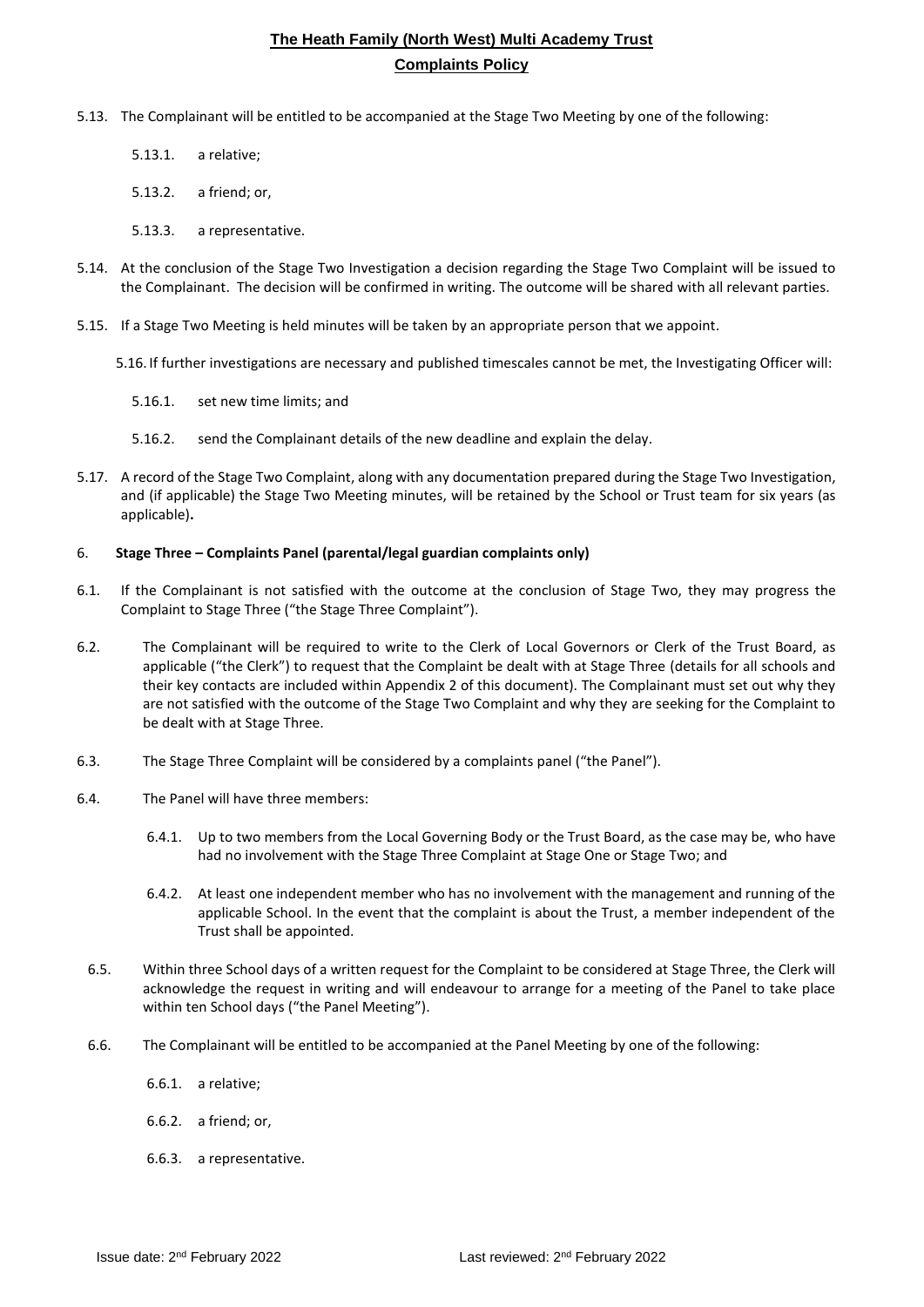- <span id="page-4-0"></span>6.7. For the purpose of this section the party which is the subject of the Stage Three Complaint will be referred to as the 'Respondent'.
- <span id="page-4-1"></span>6.8. The Complainant and the Respondent will be entitled to submit any relevant documentation for the Panel's consideration. The documentation must be submitted to the Clerk three clear Schoo**l** Days before the date of the Panel Meeting.
- 6.9. The Complainant and the Respondent must provide copies to each other of any documents submitted for the Panel's consideration three clear School days before the Panel Meeting.
- <span id="page-4-2"></span>6.10. The Complainant and the Respondent will also be entitled to call any witnesses which each may reasonably require in order to support their submissions to the Panel. Details of the witnesses must be provided to the Clerk and other party three clear School days before the Panel Meeting.
- 6.11. The Panel Chair shall have an absolute discretion as to whether the Panel will consider any party's documents or hear witnesses where there has been non-compliance with either paragraphs [6.6,](#page-3-0) [6.7](#page-4-0) or [6.8](#page-4-1) of this policy.
- 6.12. Minutes of the Panel Meeting will be taken by the Clerk.
- 6.13. At the Panel Meeting, the Chair of the Panel will explain how the Panel Meeting will be structured. The Panel will invite the Complainant to outline the Complaint, to refer the Panel to any of the documents submitted in compliance with paragraphs [6.6](#page-3-0) and [6.7,](#page-4-0) and to call on any witnesses they have identified in accordance with paragraph [6.10](#page-4-2) of this policy statement. The Complainant will be entitled to put questions to their witnesses. The Respondent and the Panel will also have the right to put questions to the Complainant's witnesses once the Complainant has concluded their questions.
- 6.14. The Respondent will be invited to make its submissions once the Complainant has concluded their submissions to the Panel.
- 6.15. The Panel will invite the Respondent to outline its response to the Complaint, to refer the Panel to any of the documents submitted in compliance with paragraphs [6.6](#page-3-0) and [6.7](#page-4-0) above, and to call on any witnesses it has identified in accordance with paragraph [6.10](#page-4-2) of this policy statement. The Respondent will be entitled to put questions to its witnesses. The Complainant and the Panel will also have the right to put questions to the Respondent's witnesses once the Respondent has concluded its questions.
- 6.16. When the Panel has heard the Complainant and the Respondent's submissions, it will be entitled to adjourn to consider its decision.
- 6.17. If the Panel is able to, it will deliver its decision at the conclusion of the Panel Meeting. A copy of the decision will be provided in writing within five School days to the Complainant and the Respondent.
- 6.18. If the Panel is unable to reach a decision at the conclusion of the Panel Meeting, it will be entitled to adjourn the Panel Meeting and to deliver its decision in writing to the Complainant and the Respondent within five School days. The outcome will also be delivered to any other relevant party as the Chair of the Panel deems necessary.
- 6.19. A record of the Stage Three Complaint, along with documentation submitted to the Panel, and the Panel Meeting minutes, will be retained by the School for six years.

### 7. **Stage 3 Complaints - (non-parents/legal guardians)**

- 7.1. If the Complainant is not satisfied with the outcome at the conclusion of Stage Two, they may progress the Complaint to Stage Three ("the Stage Three Complaint").
- 7.2. The Complainant will be required to write the Clerk of Local Governors or Clerk of the Trust Board, as applicable ("the Clerk") to request that the Complaint be dealt with at Stage Three (details for all schools and their key contacts are included within Appendix 2 of this document). The Complainant must set out why they are not satisfied with the outcome of the Stage Two Complaint and why they seek for the Complaint to be dealt with at Stage Three.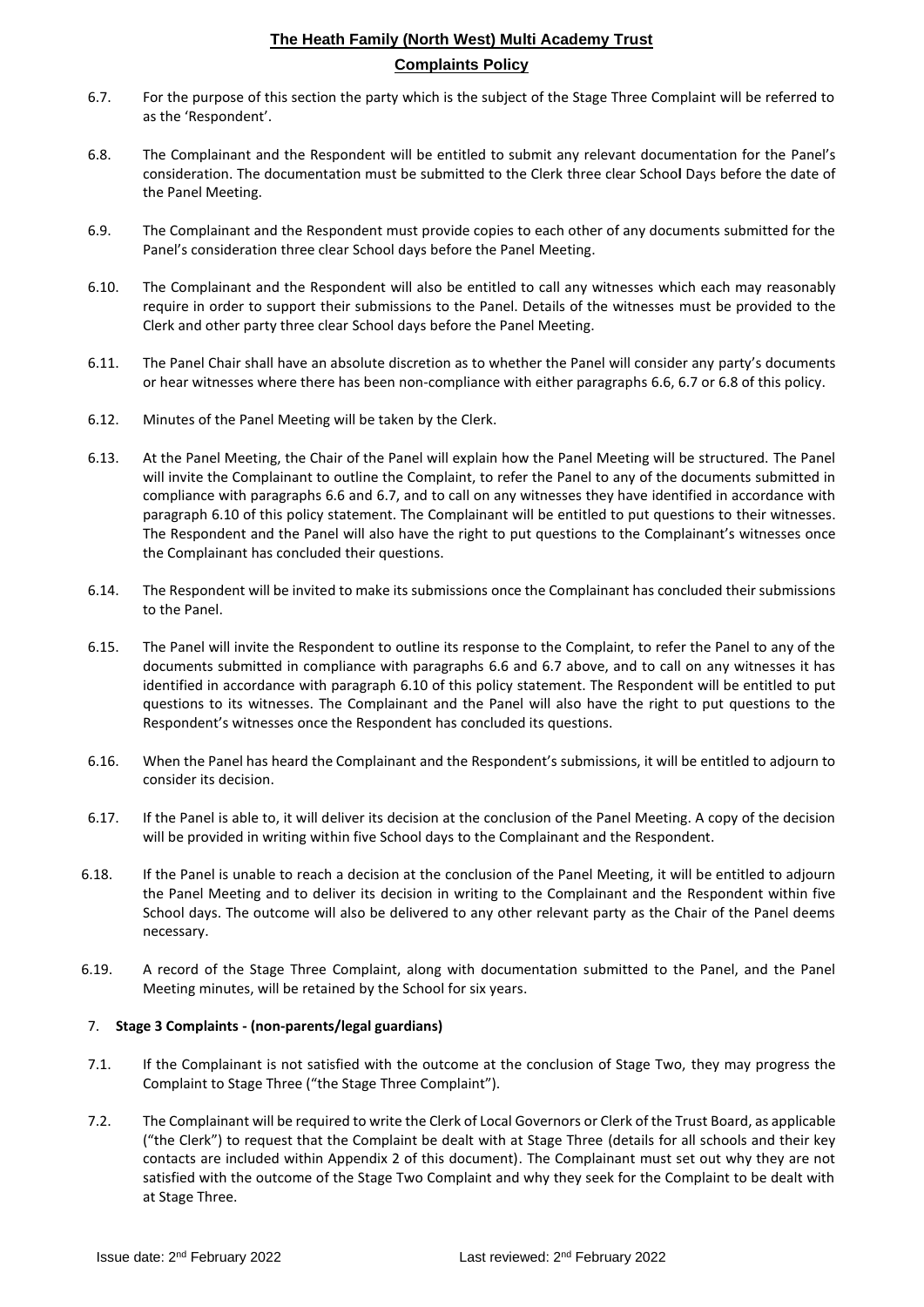- 7.3. The Clerk will arrange for the Chair of the Local Governing Body or Chair of the Trust Board (as applicable) to review the Stage Two Investigation. In the event that the Chair has dealt with the matter at Stage One or Stage Two, or the Complaint is about them, another member of the applicable Board will be appointed to deal with the Stage Three Complaint.
- 7.4. The Complainant may be invited to attend a meeting with the person appointed to deal with the Stage Three Complaint to discuss matters further. ("Stage Three Meeting"). For the avoidance of doubt, the arrangement of a Stage Three Meeting is entirely at the discretion of the person appointed to deal with the Stage Three Complaint.
- 7.5. The Complainant will not be entitled to be accompanied at the Stage Three Meeting without the prior permission of the appointed person.
- 7.6. If a Stage Three Meeting is held, the Complainant will be able to put forward their Complaint in order to assist the appointed person to consider the issues before making a determination.
- 7.7. Minutes of the Stage Three Meeting will be taken by an appropriate person who we appoint.
- 7.8. The person appointed to deal with the Stage Three Complaint will endeavour to communicate their decision about the Complaint in writing within five School days of the Stage Three Meeting or of being provided with the request for the Complaint to be dealt with at Stage Three. If further time is required then the Complainant will be notified.

### 8. **Managing Complaint Campaigns**

- 8.1. It is possible that we may become the focus of a 'campaign' and receive large volumes of complaints, including on social media:
	- 8.1.1. all based on the same subject;
	- 8.1.2. from complainants unconnected with the school or Trust.
- 8.2. The Department for Education and EFSA acknowledge that there are occasions when it is necessary or reasonable for us to deviate from our published complaints procedure. The Trust considers that a complaint campaign constitutes such an occasion.
- 8.3. In the event that we believe a complaints campaign is being pursued we will write to the complainants and advise them that we are to adopt an alternative approach to the complaint which addresses the issues raised but also ensure a fair and proportionate use of our resources can be applied.
- 8.4. If the complaint relates to a school within the Trust, the Principal/Head of School will consider the matters raised and issue a response to the complainants or publish it on the school's website, whichever is deemed to be the most efficient way to respond.
- 8.5. If the complaint is about the Principal/Head of School then the Chair of Local Governors will consider the matters raised and issue a response. If the Chair is the subject of the complaint another Governor will be appointed to consider the complaint and respond. If the complaint includes all of the Local Governing Body the CEO of the Trust will respond.
- 8.6. If Complainants remain dissatisfied with the school or Trust's response, they will be directed to the Department for Education.

### 9. **Records keeping**

9.1. As stated in this policy statement, records of concerns and complaints will be kept for monitoring and inspection purposes.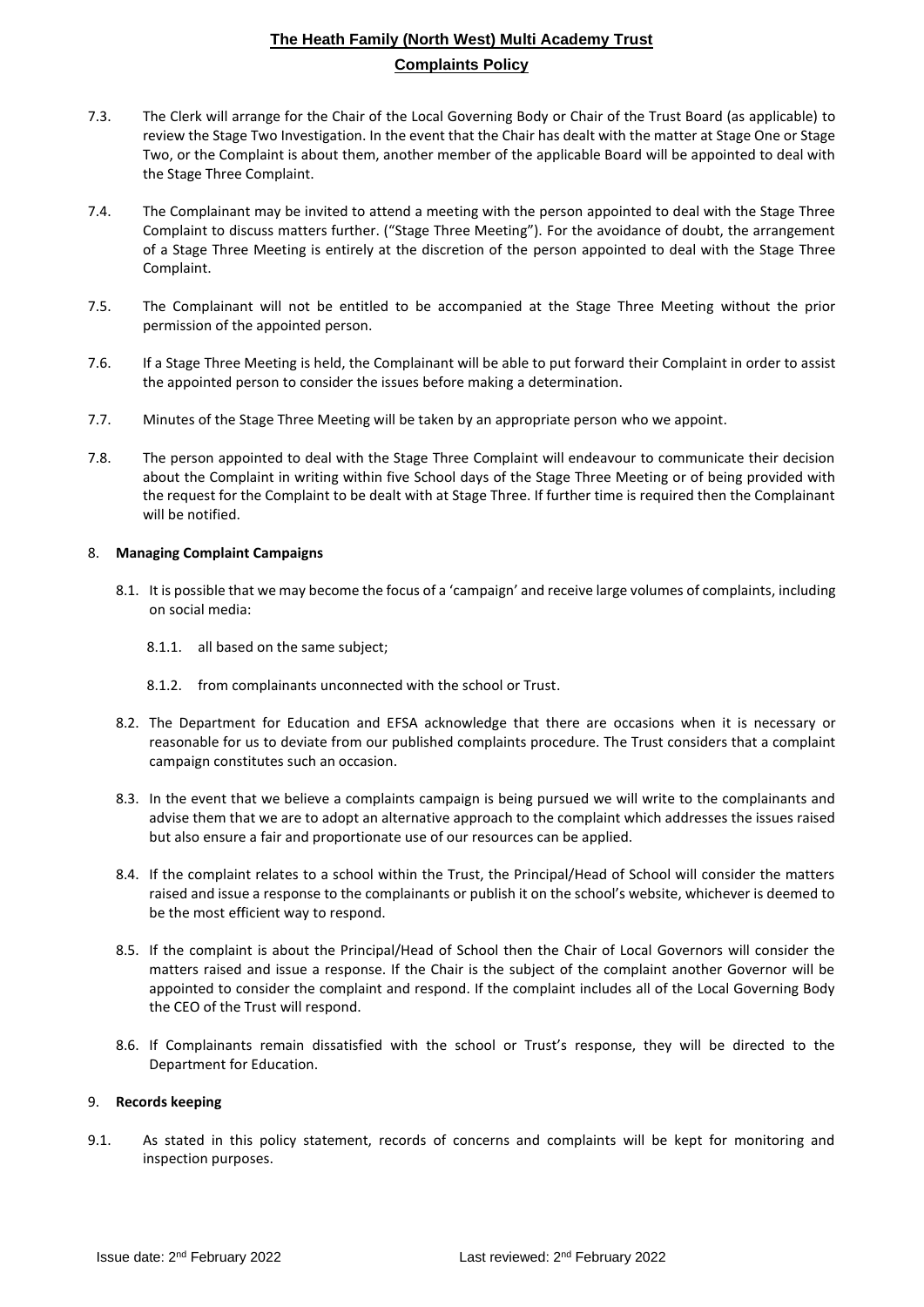- 9.2. Records will include outcomes, relevant documents and any actions taken as a result of the concern or complaint being raised.
- 9.3. Records will be kept secure and confidential. However, there may be occasions when there is a legal obligation to permit a third party to inspect the records or for them to be provided as evidence to relevant agencies or in judicial proceedings.

### 10. **Complaint to the Education and Skills Funding Agency**

- 10.1. If the Complainant remains unsatisfied with the outcome of the Complaint at the conclusion of Stage Three, they may raise the Complaint with the Education and Skills Funding Agency ("ESFA").
- 10.2. Preferably, the Complainant should put the Complaint to the ESFA in writing.
- 10.3. The Complaint can be submitted electronically using the enquiries form on the ESFA's website, or alternatively by sending it to the address below:

ESFA – Academies Complaint and Customer Insight Unit Cheylesmore House Quinton Road Coventry CV1 2WT

10.4. Further information about submitting a complaint to the ESFA can be found on its website.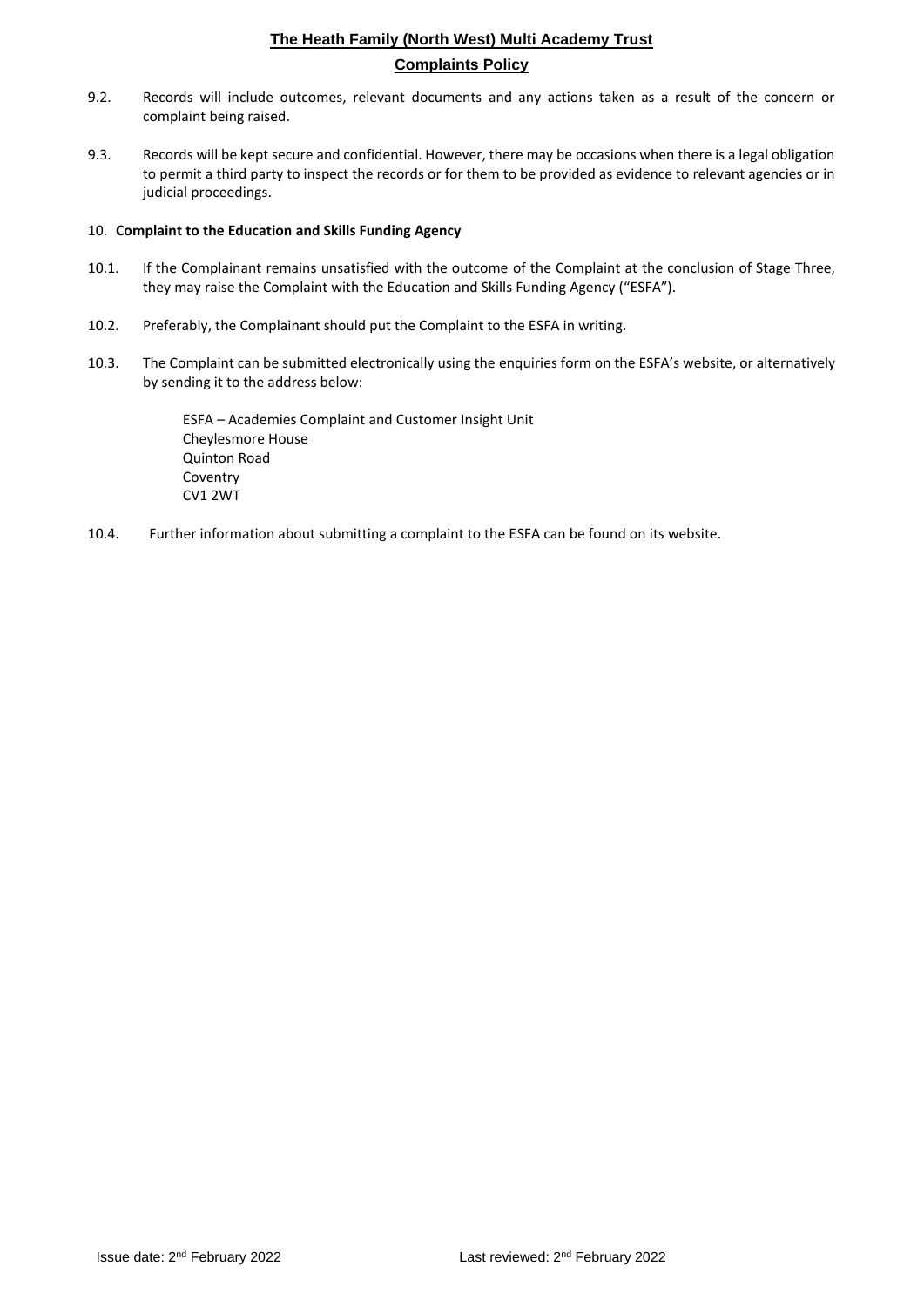## **Appendix One - STAGE TWO COMPLAINT FORM**

| <b>Name of Complainant</b>           |  |
|--------------------------------------|--|
| <b>Complaint's Address</b>           |  |
| Complaint's contact number           |  |
| School that the complaint relates to |  |
| <b>Relationship to School</b>        |  |
| <b>Reason for complaint</b>          |  |

**Details of complaint to be considered/investigated (continue on separate pages as required)**

The Stage Two Complaint Form should be completed and sent to the appropriate person, as indicated within Appendix 2 of the Complaints Policy.